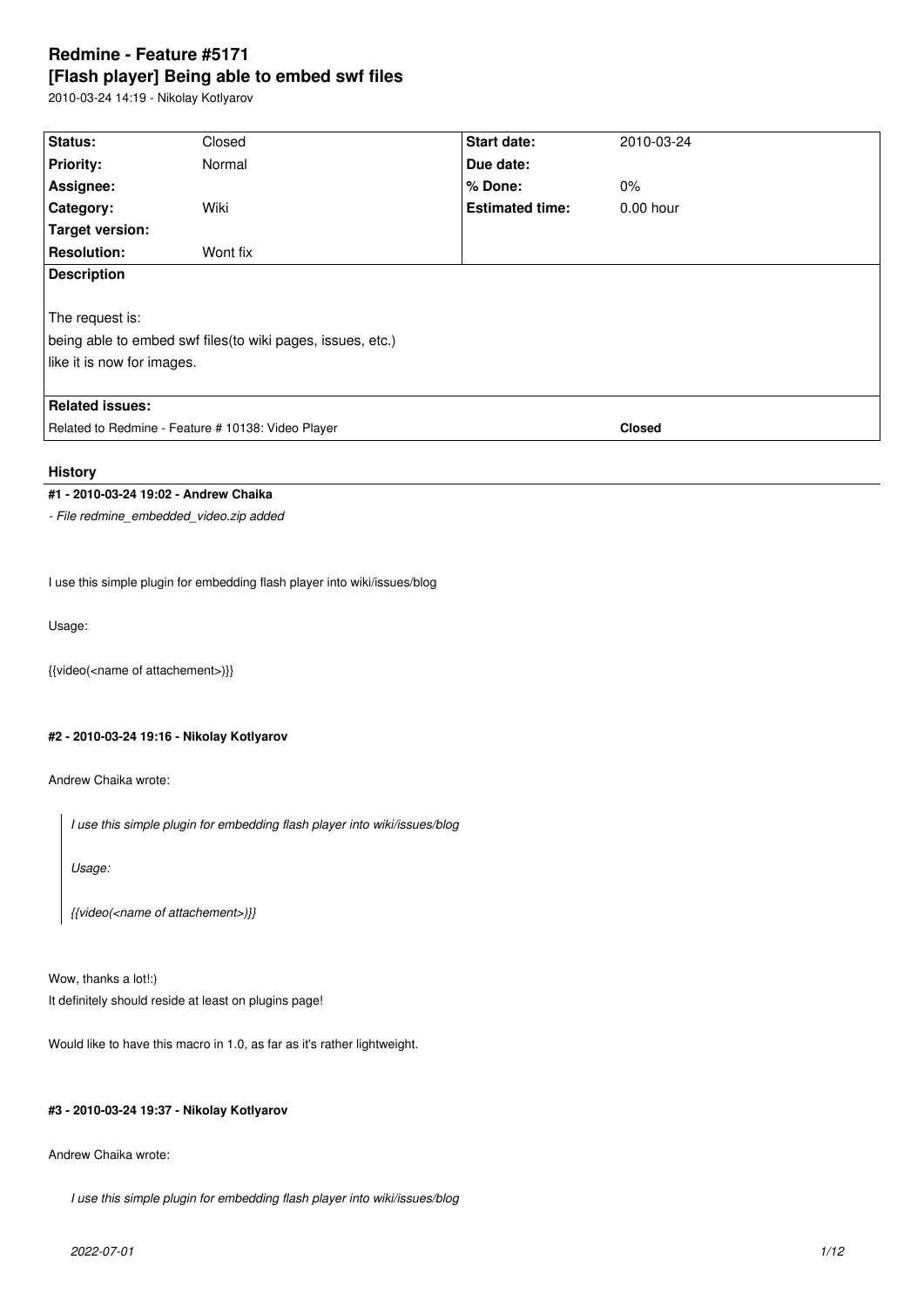*Usage:*

*{{video(<name of attachement>)}}*

# The macro returns error

Error executing the video macro (undefined method `attachments' for #)

Redmine version: 0.9.3. Don't know how to make it work:(

# **#4 - 2010-03-25 06:22 - Andrew Chaika**

I'm using it on Redmine 0.9.3.devel.3525 (MySQL) now and on 0.8.x.devel in the past without such problem. I'll check it on 0.9.3 version.

# **#5 - 2010-03-25 06:26 - Andrew Chaika**

PS Sorry, the purpose of this plugin is to embedding flash video with player into redmine wiki, but it can be changed or modified (added new macro) to embed swf files

#### **#6 - 2010-03-26 22:09 - mythos mint**

I tried this plugin in these redmine versions and got the same error:

Error executing the video macro (undefined method `attachments' for #)

Here is the code I used:

{{video(vid.swf)}}

Redmine 0.8.7.stable (MySQL) Redmine 0.9.3.stable (MySQL)

# **#7 - 2010-06-28 14:48 - Patrick Fratczak**

Hello,

I have made a modification to be allowed to specify the size of the embedded video player.

And also to have your plugin registered to the plugin list ...

Redmine::Plugin.register :redmine\_embedded\_video do

name 'Redmine Embedded Video'

author 'Nikolay Kotlyarov'

description 'This is a plugin for embedding flv video'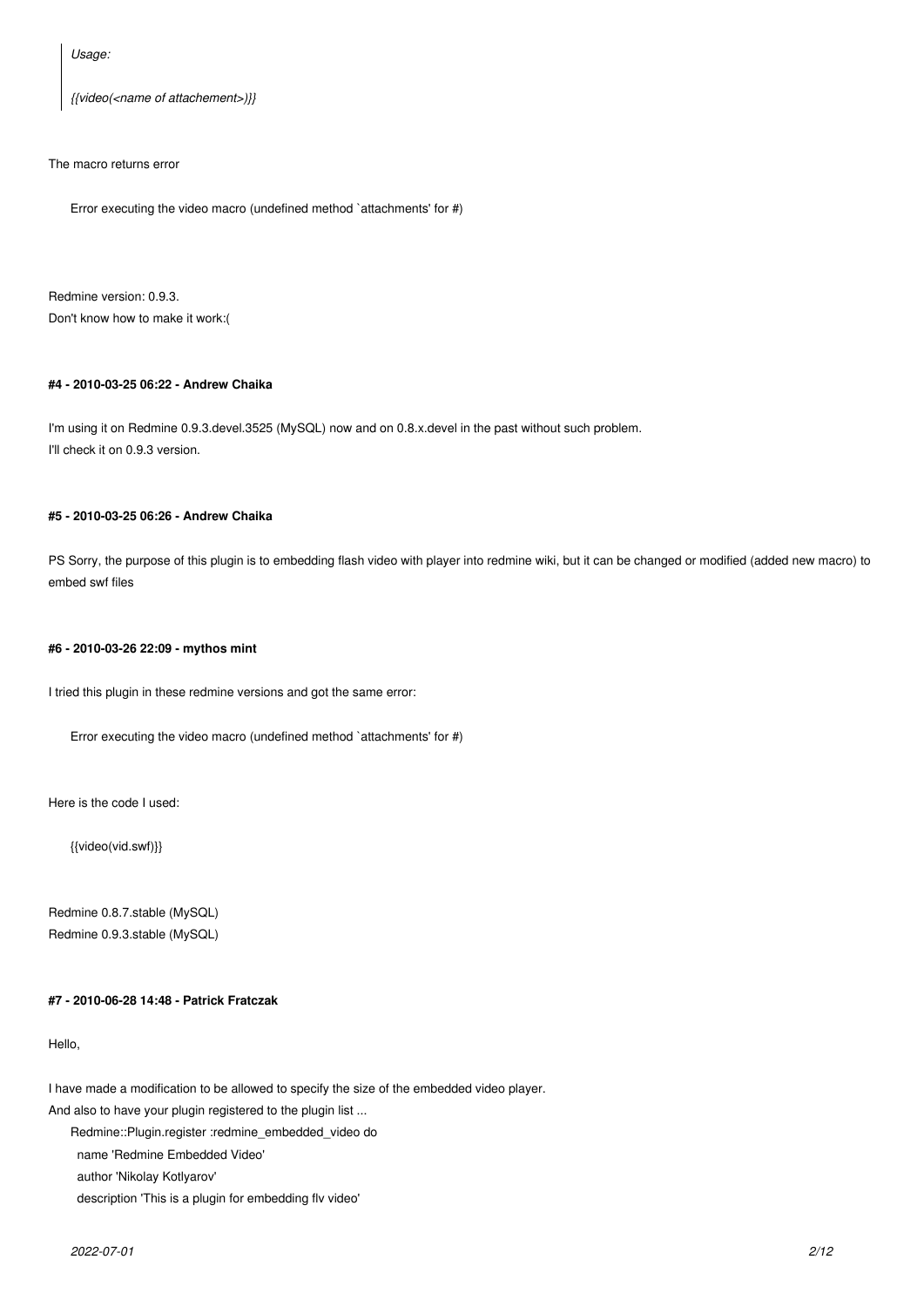version '0.0.1'

# end

# Redmine::WikiFormatting::Macros.register do

desc "Wiki video embedding"

```
 macro :video do |o, args|
  @width = args[1] if args[1]
  @height = args[2] if args[2]
   @width ||= 400
   @height ||= 300
```
 $@num$   $||= 0$ 

```
@num = @num + 1
```
attachment = o.attachments.find\_by\_filename(args[0])

# if attachment

video\_file = url\_for (:controller => 'attachments', :action => 'download', :id => attachment, :filename => attachment.filename)

file\_url = "#{Setting.protocol}://#{Setting.host\_name.split('/').first}#{video\_file}"

# else

```
file_url = args[0].gsub/(<[^{^{\wedge}\backslash >}]+>^{\wedge},\mathcal{C})
```
end

# <<END

<p id='video\_#{@num}'>PLAYER</p> <script type='text/javascript' src='#{Setting.protocol}://#{Setting.host\_name}/plugin\_assets/redmine\_embedded\_video/swfobject.js'></script>

# <script type='text/javascript'>

var s1 = new SWFObject('#{Setting.protocol}://#{Setting.host\_name}/plugin\_assets/redmine\_embedded\_video/player.swf','player','#{@width}',' #{@height}','9');

s1.addParam('allowfullscreen','true');

s1.addParam('allowscriptaccess','always');

```
s1.addParam('flashvars','file=#{file_url}');
s1.write('video_#{@num}');
</script>
END
  end
```
end

# **#8 - 2010-06-28 14:49 - Patrick Fratczak**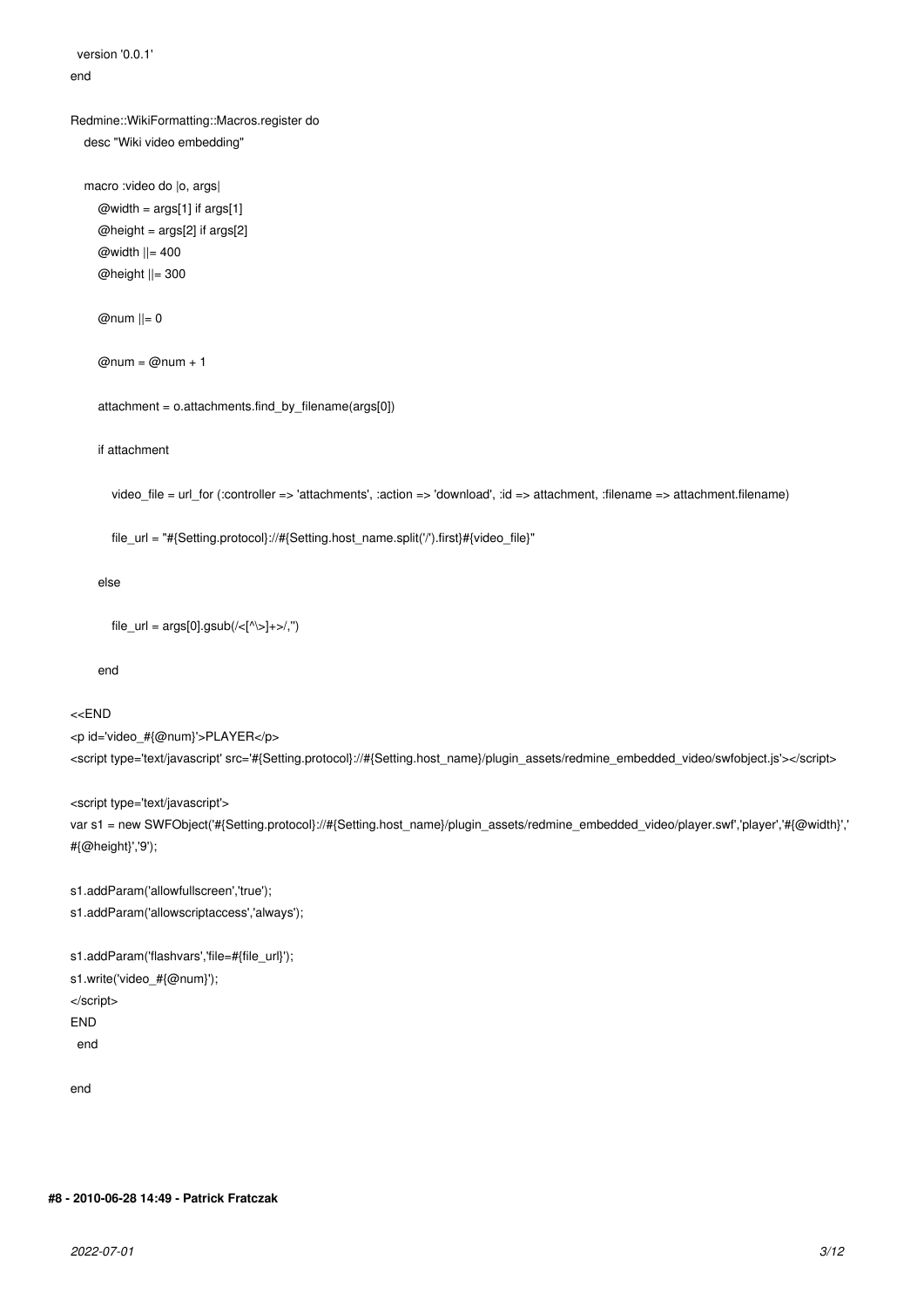*Hello,*

*I have made a modification to be allowed to specify the size of the embedded video player. And also to have your plugin registered to the plugin list ...*

*[...]*

You just now have to specify the size

video(my\_video.flv,640,480) for example

## **#9 - 2010-08-06 03:00 - Paul Adarr**

Does this plugin work?

I added it to the plugins folder .. do i need to restart redmine service or the server itself? It do't get a button like the add image or link button.

# **#10 - 2010-08-07 03:29 - mythos mint**

Worked for me. The plugin wasn't registering because it was missing this line at the very top require 'redmine'

# **#11 - 2010-08-09 22:10 - Paul Adarr**

What folder do I put the "Init.rb" and the "Assets" folder in.

Currently I have them C:\Program Files\BitNami Redmine Stack\apps\redmine\lib\plugins Is this the correct folder?

If this is working correctly will it automatically show up in the Admin pages under Plugins? or are there additional steps that i'm not finding?

# **#12 - 2010-08-17 14:17 - Nikolay Kotlyarov**

Paul Adarr wrote:

*Currently I have them C:\Program Files\BitNami Redmine Stack\apps\redmine\lib\plugins Is this the correct folder?*

# http://www.redmine.org/wiki/redmine/Plugins

use /vendor/plugins instead of \lib\plugins

#### **[#13 - 2010-08-18 18:57 - mythos mint](http://www.redmine.org/wiki/redmine/Plugins)**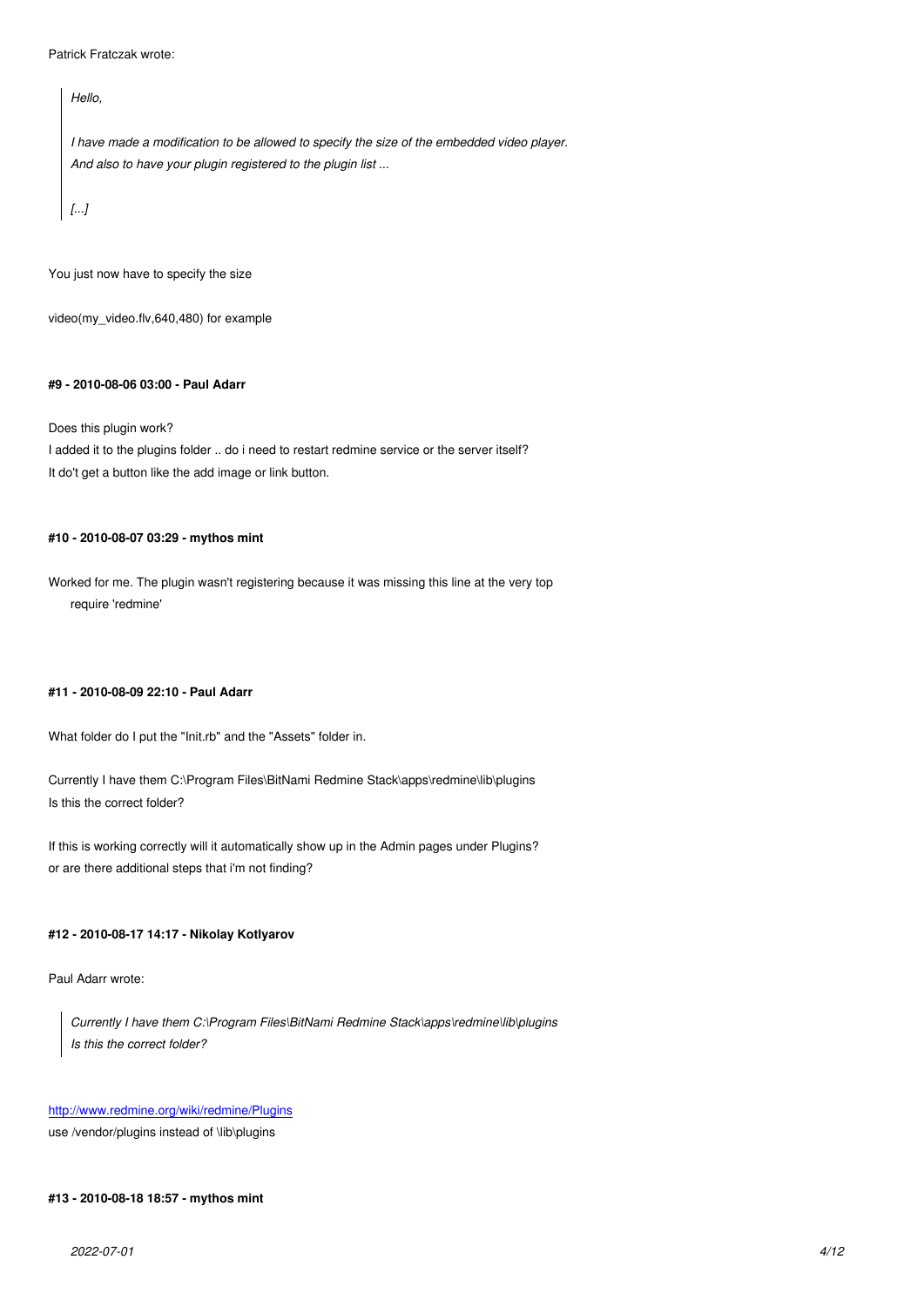Just FYI: This plugin only worked for me on Version 1 or above.

#### On **redmine 0.9.6** I still get the error:

Error executing the video macro (undefined method `attachments' for #)

#### **#14 - 2010-08-21 03:50 - Paul Adarr**

OK i had it working but ended up needing to reinstall Redmine to fix another issue. I'm using ver. 1.0.0 of redmine and 0.8.7 Ruby stack

I can't remember what folder i'm supposed to "cd" to for running the command

rake db:migrate\_plugins RAILS\_ENV=production

I thought it was the ../vendor/plugins I tried that and ../vendor/plugins/embedded\_video\_player

# **#15 - 2010-08-21 03:53 - mythos mint**

In the redmine folder. See the upgrade instructions @ [[RedmineUpgrade#Step-4-Update-the-database]]

## **#16 - 2011-04-08 11:00 - Anonymous**

Hello. I have a problem with using this plugin. I get the error in log. Can you help me, where is mistake?

Processing ApplicationController#index (for 10.8.0.117 at 2011-04-08 11:48:23) [GET]

ActionController::RoutingError (No route matches "/plugin\_assets/redmine\_embedded\_video/swfobject.js" with {:method=>:get}): /usr/lib/ruby/1.8/action\_controller/routing/recognition\_optimisation.rb:66:in `recognize\_path' /usr/lib/ruby/1.8/action\_controller/routing/route\_set.rb:441:in `recognize' /usr/lib/ruby/1.8/action\_controller/routing/route\_set.rb:436:in `call' /usr/lib/ruby/1.8/action\_controller/dispatcher.rb:87:in `dispatch' /usr/lib/ruby/1.8/action\_controller/dispatcher.rb:121:in `\_call' /usr/lib/ruby/1.8/action\_controller/dispatcher.rb:130:in `build\_middleware\_stack' /usr/lib/ruby/1.8/active\_record/query\_cache.rb:29:in `call' /usr/lib/ruby/1.8/active\_record/query\_cache.rb:29:in `call' /usr/lib/ruby/1.8/active\_record/connection\_adapters/abstract/query\_cache.rb:34:in `cache' /usr/lib/ruby/1.8/active\_record/query\_cache.rb:9:in `cache' /usr/lib/ruby/1.8/active\_record/query\_cache.rb:28:in `call' /usr/lib/ruby/1.8/active\_record/connection\_adapters/abstract/connection\_pool.rb:361:in `call' /usr/lib/ruby/1.8/action\_controller/string\_coercion.rb:25:in `call' /usr/lib/ruby/1.8/rack/head.rb:9:in `call' /usr/lib/ruby/1.8/rack/methodoverride.rb:24:in `call' /usr/lib/ruby/1.8/action\_controller/params\_parser.rb:15:in `call'

/usr/lib/ruby/1.8/action\_controller/session/cookie\_store.rb:93:in `call'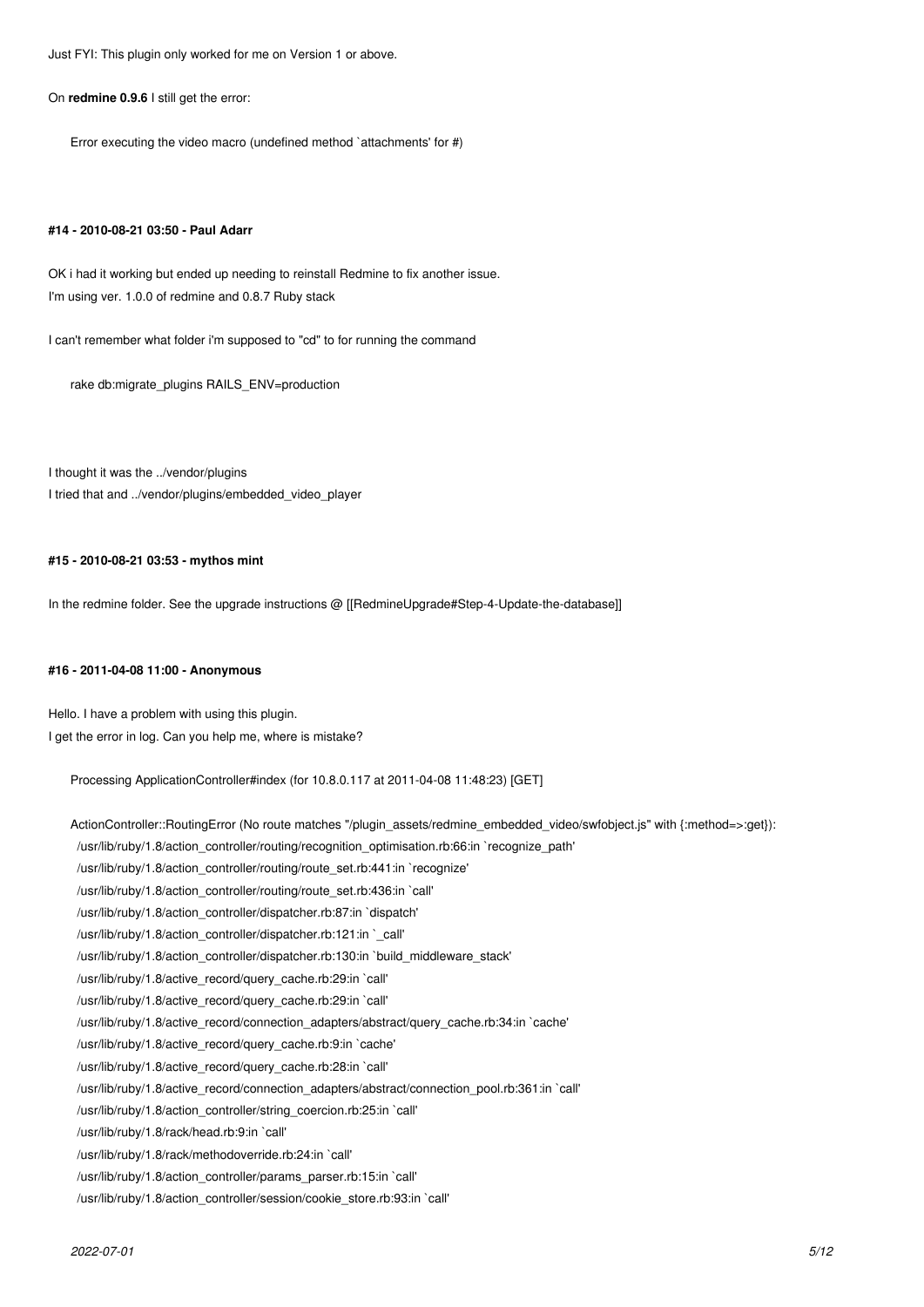/usr/lib/ruby/1.8/action\_controller/failsafe.rb:26:in `call' /usr/lib/ruby/1.8/rack/lock.rb:11:in `call' /usr/lib/ruby/1.8/rack/lock.rb:11:in `synchronize' /usr/lib/ruby/1.8/rack/lock.rb:11:in `call' /usr/lib/ruby/1.8/action\_controller/dispatcher.rb:106:in `call' /usr/lib/ruby/1.8/rack/content\_length.rb:13:in `call' /usr/lib/ruby/1.8/rack/handler/fastcgi.rb:57:in `serve' public/dispatch.fcgi:24

Rendering /usr/share/redmine/public/404.html (404 Not Found)

#### **#17 - 2012-03-26 02:01 - Jun Gao**

anyone managed to make it work on redmine 1.3.0? I extract it under vendor\plugins, and I got this error

Error executing the video macro (undefined method `attachments' for nil:NilClass)

# **#18 - 2012-03-26 02:57 - Daniel Morgan**

*- File redmine\_embedded\_video.zip added*

Attaching a copy of the plugin I have working under 1.3.x. Make sure you run rake db:migrate\_plugins RAILS\_ENV=production.

## **#19 - 2012-03-26 13:34 - Jun Gao**

Hi Daniel, thanks, mine's working now. really appreciate. Daniel Morgan wrote:

*Attaching a copy of the plugin I have working under 1.3.x. Make sure you run rake db:migrate\_plugins RAILS\_ENV=production.*

### **#20 - 2012-05-04 10:28 - Claire Quillien**

Hello,

I installed the plugin. This installation seems to work (a screen appears in my wiki page), but the video never loads (I have the round shape still turning).

Do you have any idea what this could come from?

#### **#21 - 2012-05-09 19:27 - Chris L**

Having some issues as well. I am on 1.3.3. I installed the pluging. Go to my wiki page, add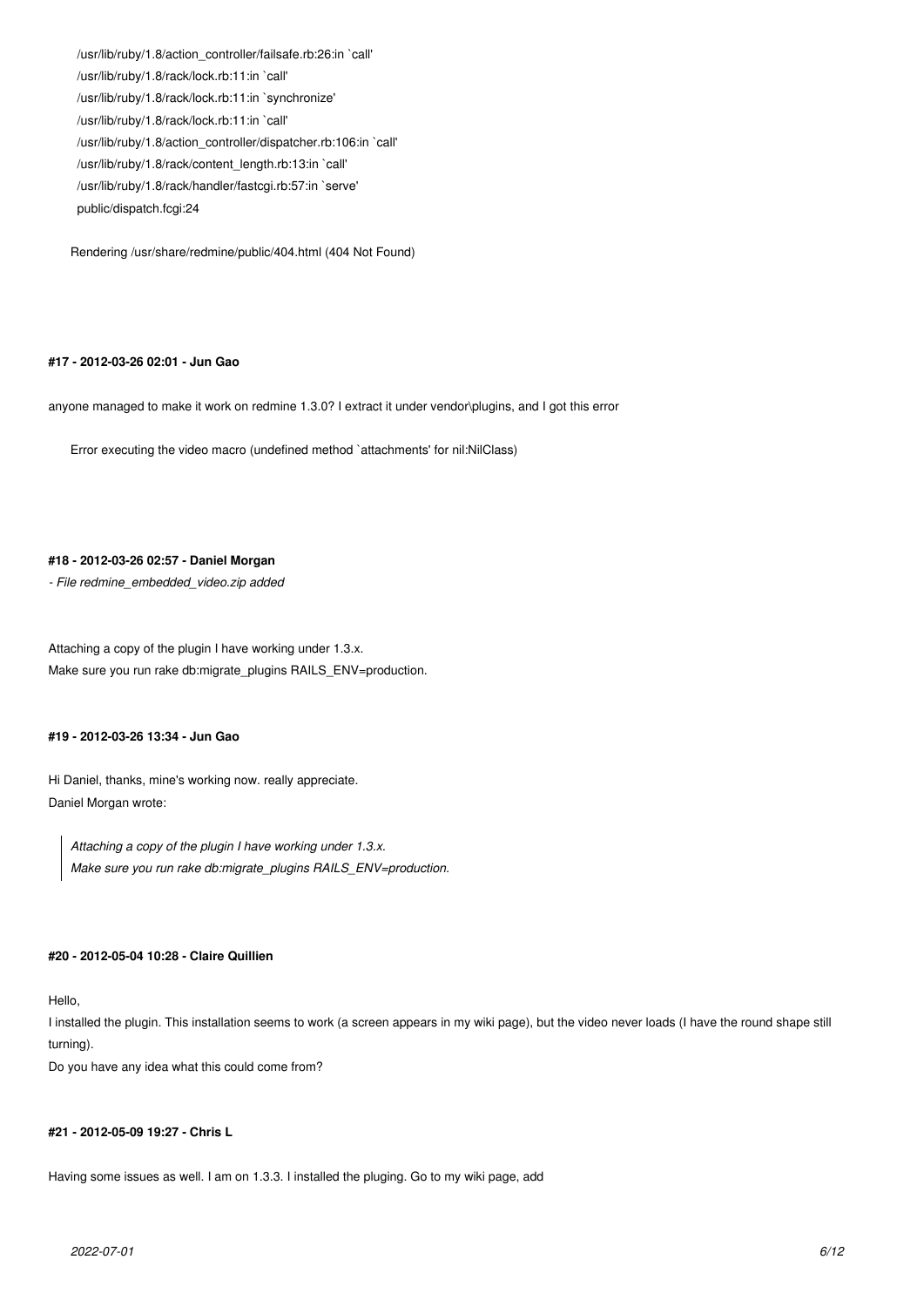Cert renewal

{{video(History.flv)}}

then attach my file but all i get is ....

\_\_\_*\_*\_\_\_\_\_\_\_\_\_\_\_\_\_\_\_\_\_\_\_\_\_\_\_\_\_\_\_\_\_\_\_\_\_\_\_\_\_\_\_\_\_\_\_\_\_\_\_\_\_\_\_\_\_\_

Cert renewal

PLAYER

History.flv (4.9 MB) Admin, 05/09/2012 09:47 am New file

\_\_\_*\_*\_\_\_\_\_\_\_\_\_\_\_\_\_\_\_\_\_\_\_\_\_\_\_\_\_\_\_\_\_\_\_\_\_\_\_\_\_\_\_\_\_\_\_\_\_

# **#22 - 2012-05-10 17:41 - Chris L**

OK so now I am getting

Error executing the video macro (undefined method `attachments' for nil:NilClass)

How do you upload the video file?

### **#23 - 2012-07-11 10:13 - Chris Lockwood**

Curiously I'm having the same issue in Redmine 1.2.1

*Error executing the video macro (undefined method `attachments' for nil:NilClass)*

# **#24 - 2012-07-11 12:54 - Chris Lockwood**

Chris Lockwood wrote:

*Curiously I'm having the same issue in Redmine 1.2.1*

*Error executing the video macro (undefined method `attachments' for nil:NilClass)*

Admittedly I was failing an intelligence test here by assuming everything would work fine after hitting *Preview* (i.e. before the upload of my SWF attachement).

That said I am experiencing another frustrating stumbling block, after going through all the motions and then reviewing my newly create *Issue* I'm finding that JWPlayer does't display any content ...it just sits there, with one of those circular loading content type symbols centred on a black background!

Meanwhile my *production.log* file looks pretty good:

Processing AttachmentsController#download (for 192.168.16.27 at 2012-07-11 11:43:00) [GET]

 Parameters: {"action"=>"download", "id"=>"183", "filename"=>"CreateProject.swf", "controller"=>"attachments"} Completed in 10ms (View: 1, DB: 1) | 200 OK [http://MaskedURL.co.uk/attachments/download/183/CreateProject.swf]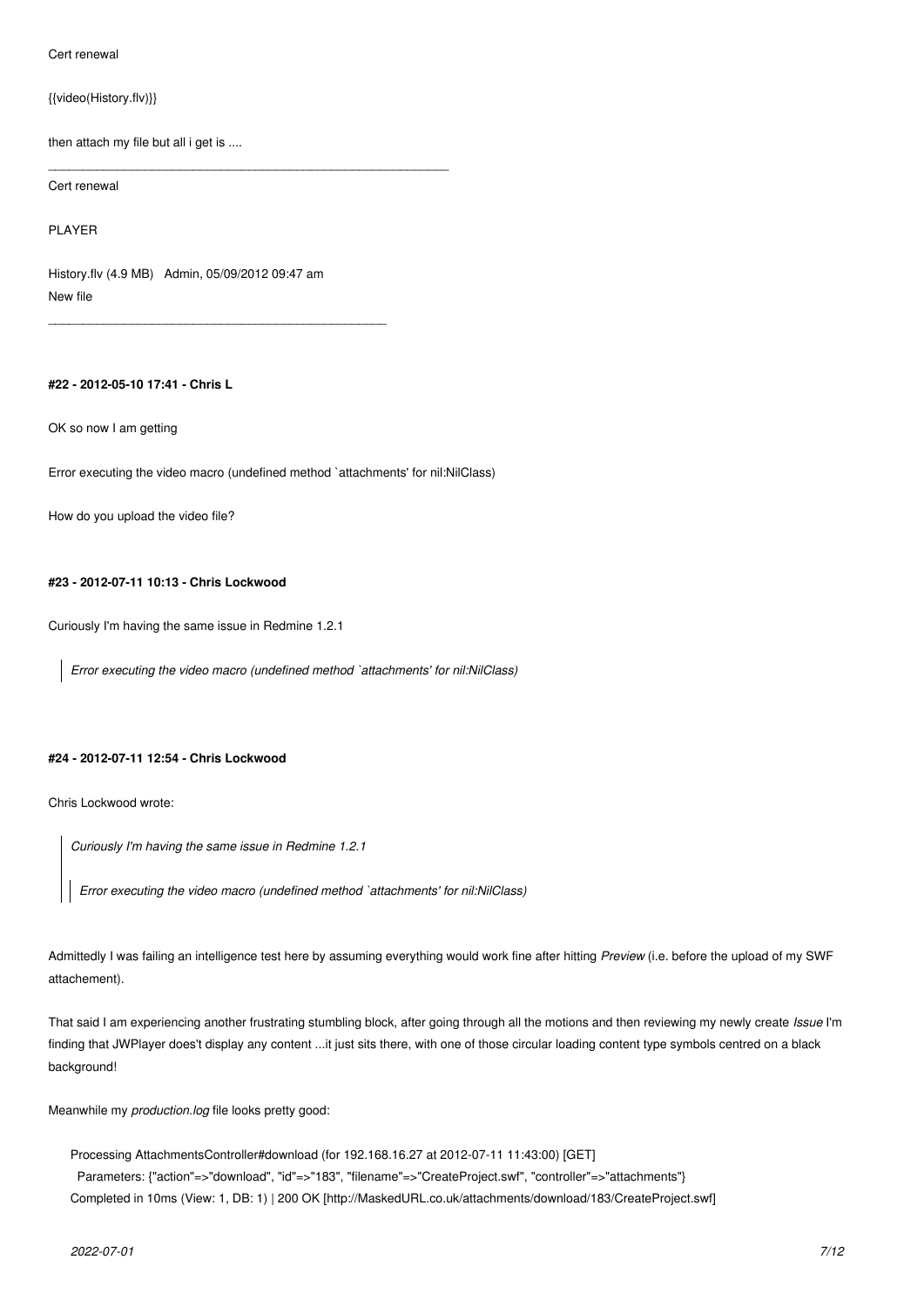Has anyone come across (or have a workaround for) this particular scenario?

#### **UPDATE:** code-behind excerpt from issue view:

<div class="wiki">

<p><p id='video\_1'>PLAYER</p>

<script type='text/javascript' src='http://MaskedURL.co.uk/plugin\_assets/redmine\_embedded\_video/swfobject.js'></script>

<script type='text/javascript'>

var s1 = new SWFObject('http://MaskedURL.co.uk/plugin\_assets/redmine\_embedded\_video/player.swf','player',' 640',' 480','9');

s1.addParam('allowfullscreen','true');

s1.addParam('allowscriptaccess','always');

s1.addParam('flashvars','file=http://MaskedURL.co.uk/attachments/download/183/CreateProject.swf');

s1.write('video\_1');

</script>

 $<$ /p $>$ 

</div>

# **#25 - 2012-07-11 23:48 - Etienne Massip**

*- Category set to Wiki*

# **#26 - 2012-07-12 11:26 - Claire Quillien**

I'm experiencing the same. Havn't found any solution yet...

#### **#27 - 2012-08-15 21:03 - PhobosK (Dev)**

*- File redmine\_embedded\_video-0.0.2.tar.bz2 added*

*- Assignee deleted (Jean-Philippe Lang)*

Hi all,

This is a lovely plugin. Thanks all.

Will be good to be in official redmine installation...

Anyway I took the liberty to modify it a bit and update it to latest SWFObject 2 and latest JW Player 5.10

This way it now supports even Youtube urls.

So i am uploading the plugin archive file.

Changelog is:

1. SWFObject updated to v2

2. JW Player updated to 5.10

- 3. Some extra cleanup on all the arguments
- 4. Fixed the error of "undefined method `attachments' ..." when using the video macro without an actual attachment existing

Probably it will be a good idea all this to be moved to the redmine plugins here, but i will leave that to the original author of the plugin... Besides it will require some changes in the assets folder anyway..

For those of you that have problems running the plugin, please make sure you have a writable for Redmine folder: /usr/share/redmine/public/plugin\_assets . In this folder there should be a subfolder named redmine\_embedded\_video that has everything from the PLUGIN\_FOLDER/assets... If you do not have it, you may just symlink the plugin's assets folder to /usr/share/redmine/public/plugin\_assets/redmine\_embedded\_video

Thanks.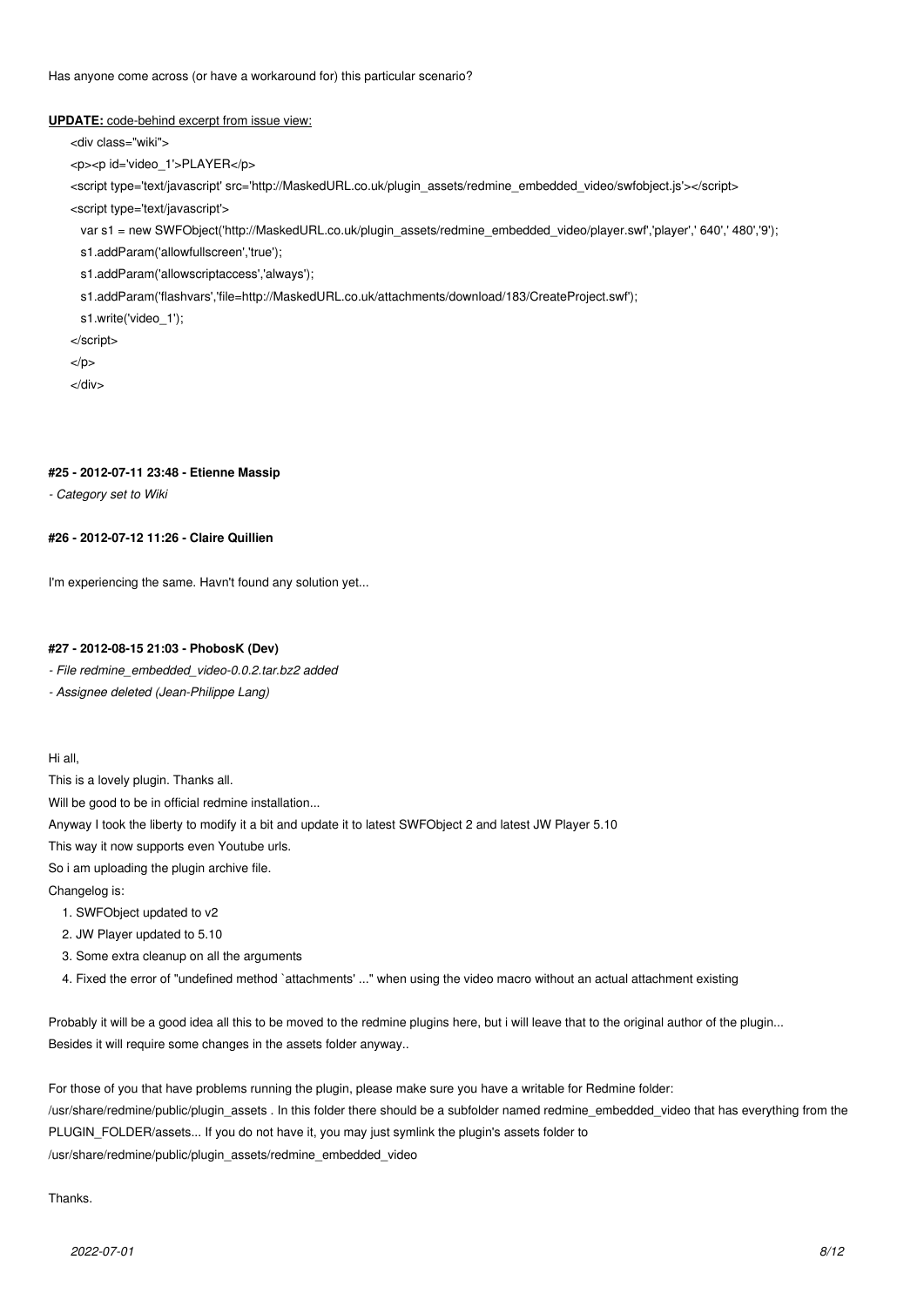+1

# **#29 - 2013-01-21 22:09 - Fabien Crespel**

The original issue was about embedding .swf files in wiki, issues, etc. Since I had the same requirement, I just published a redmine\_embedded\_flash plugin loosely inspired by the video plugin posted here.

Note that this plugin **is not for videos**, which are usually .flv or .mp4 files and not .swf files. My particular use case was for [embedding Wink tutorials](http://www.redmine.org/plugins/redmine_embedded_flash) [export](http://www.redmine.org/plugins/redmine_embedded_flash)ed in .swf format.

### **#30 - 2013-02-22 16:03 - Jan Pilz**

*- File redmine\_embedded\_video-0.0.3.tar.bz2 added*

Made it work with Redmine 2.1.4, and updated JWPlayer also to version 6, now supports MP4, FLV, WEBM, should also work with mobile versions and html5.

# **#31 - 2013-02-22 16:20 - Terence Mill**

in `require': /home/redmine/plugins/redmine\_embedded\_video/init.rb:25: syntax error, unexpected tASSOC, expecting ')' (SyntaxError) ...ile\_url = url\_for (:only\_path=>false,:controller =>'attachme...

... ^

... ^

/home/redmine/plugins/redmine\_embedded\_video/init.rb:25: Can't assign to false

... $l =$  url\_for (:only\_path=>false,:controller =>'attachments',:...

... ^

/home/redmine/plugins/redmine\_embedded\_video/init.rb:25: syntax error, unexpected tASSOC, expecting tCOLON2 or '[' or '.' ...only\_path=>false,:controller =>'attachments',:action =>'down...

/home/redmine/plugins/redmine\_embedded\_video/init.rb:25: syntax error, unexpected ',', expecting keyword\_end

Would be great if you create a github.com plugin repo and maintain this.

#### **#32 - 2013-02-22 16:29 - Jan Pilz**

*- File redmine\_embedded\_video-0.0.3.tar.bz2 added*

#### **#33 - 2013-02-22 16:31 - Jan Pilz**

Which version you use? init.rb line 25 was not touched by me.

# **#34 - 2013-02-22 17:37 - Terence Mill**

Jan Pilz wrote:

 $\overline{1}$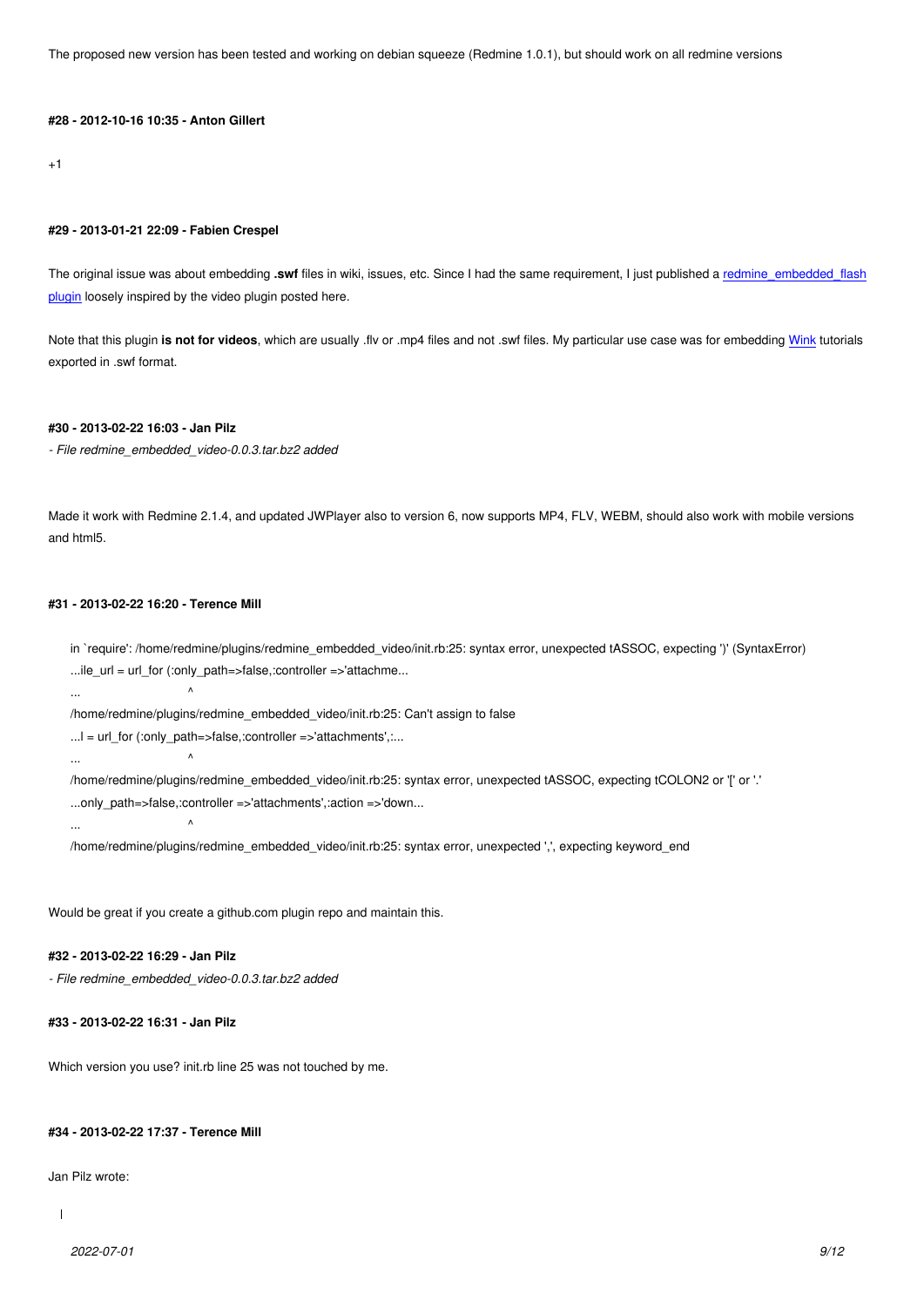Now i tested http://www.redmine.org/attachments/download/9145/redmine\_embedded\_video-0.0.3.tar.bz2 you just uploaded again? Im am using redmine 2.2.3.

Error still the[re!](http://www.redmine.org/attachments/download/9145/redmine_embedded_video-0.0.3.tar.bz2)

#### **#35 - 2013-02-25 14:27 - Jan Pilz**

*- File redmine\_embedded\_video-0.0.3.1.tar.bz2 added*

Okay, i assume you are using ruby >= 1.9, there is a space between "...url\_for (:only\_path=>false...", ruby 1.8.7 only throw warning, ruby 1.9 throw error.

I made a fixed version.

I tested redmine 2.1.4 and 2.2.3, with ruby 1.8.7 and ruby 1.9.3.

- copy redmine\_embedded\_video-0.0.3.1.tar.bz2 to plugins directory
- tar xjf redmine\_embedded\_video-0.0.3.1.tar.bz2
- rake redmine:plugins:migrate RAILS\_ENV=production
- restart redmine

syntax: {{video(<ATTACHEMENT>|<URL>|<YOUTUBE\_URL>[,<width>,<height>])}}

feel free to create github repository and register it for redmine plugins :)

#### **#36 - 2013-02-25 17:03 - Terence Mill**

*feel free to create github repository and register it for redmine plugins :)*

Done.

https://github.com/cforce/redmine\_embedded\_video

#### **[#37 - 2013-08-08 11:01 - Christine Anderssen](https://github.com/cforce/redmine_embedded_video)**

I have just installed the plugin from Github and it works when I try and play external videos such as Youtube videos, however, it does not want to play an attached SWF file

When I view the source, I can see the URL to the attached SWF file is correct, but I still get the message Error loading player: No playable sources found

I have tried to play the SWF file in a standalone SWF player and it does play. The attachements folder is writeable.

Redmine and Ruby versions:

Redmine version - 2.3.1.stable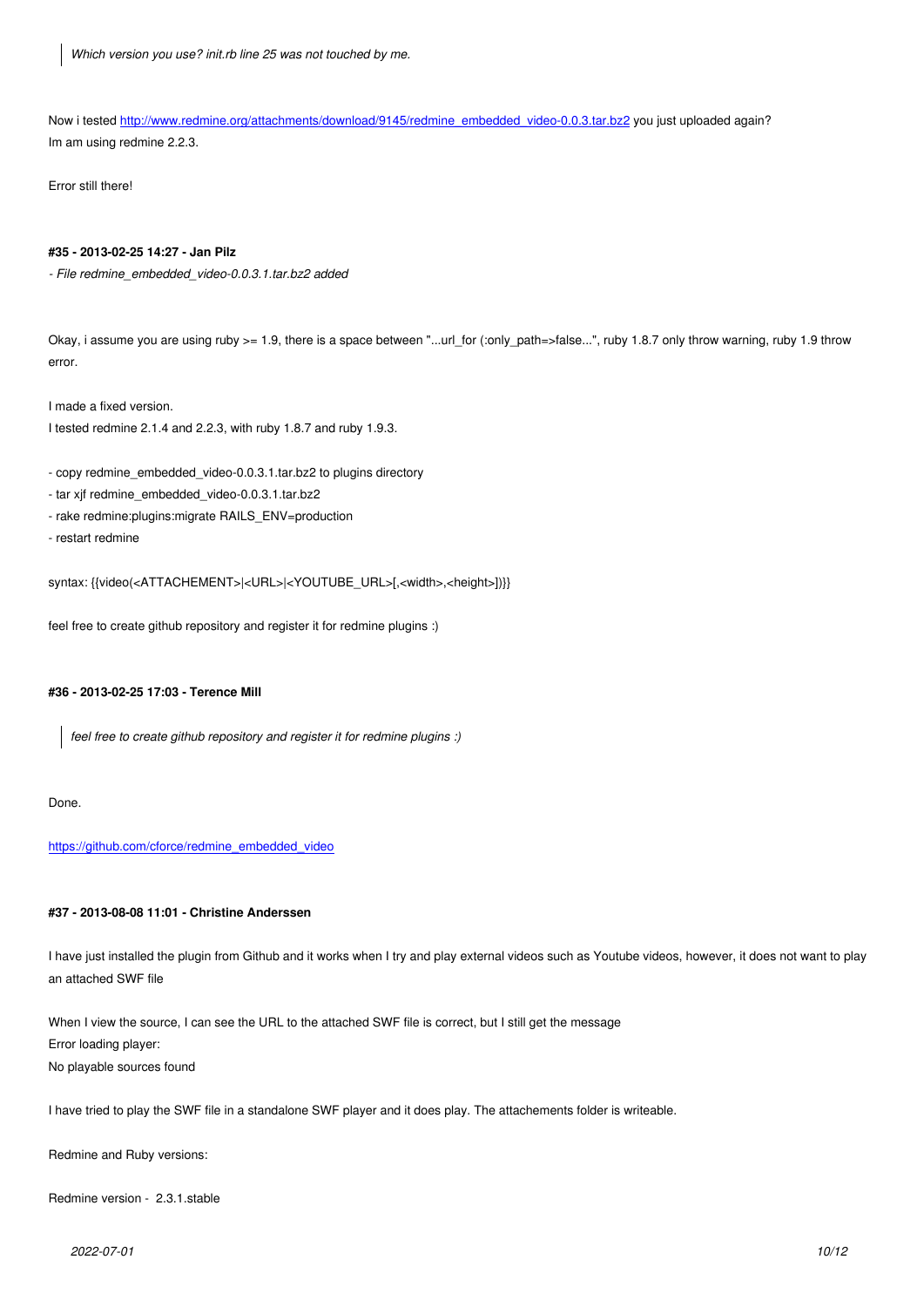Ruby version - 1.9.3 (i386-mingw32) Rails version - 3.2.13

### **#38 - 2013-08-10 14:18 - em tv**

hi,

plugin version 0.0.3.1 works fine with youtube video here (Redmine 2.3.2.stable,Ruby 1.9.3-p448 [i686-linux], Rails 3.2.13) but not with vimeo urls. would it be possible to add this feature please ?

thanks a lot, great work anyway !

### **#39 - 2013-08-13 15:10 - Christine Anderssen**

Christine Anderssen wrote:

*I have just installed the plugin from Github and it works when I try and play external videos such as Youtube videos, however, it does not want to play an attached SWF file*

*When I view the source, I can see the URL to the attached SWF file is correct, but I still get the message Error loading player: No playable sources found*

*I have tried to play the SWF file in a standalone SWF player and it does play. The attachements folder is writeable.*

*Redmine and Ruby versions:*

*Redmine version - 2.3.1.stable Ruby version - 1.9.3 (i386-mingw32) Rails version - 3.2.13*

No-one else has this problem?

#### **#40 - 2013-08-13 17:16 - Terence Mill**

I confirm this!

# **#41 - 2013-10-09 10:00 - Richard Rauch**

Hi all,

I installed the plugin on current redmine version too and encountered the same problem with SWF files :-( The plugin is playing external youtube videos and internal .mp4 videos well. In my opinion the plugin works well only, when JWPlayer is invoked, not the SWF player.

# **BUT...whith JWPlayer I am afraid of another problem. The Logo/Link to JWPlayer website is displayed in each video window. if you follow this window, you will find a legale notice, that the free version is only for "non commercial sites" !**

So it seems, that everyone, who uses this plugin, is walking into a legal trap? Has anyone another opinion?